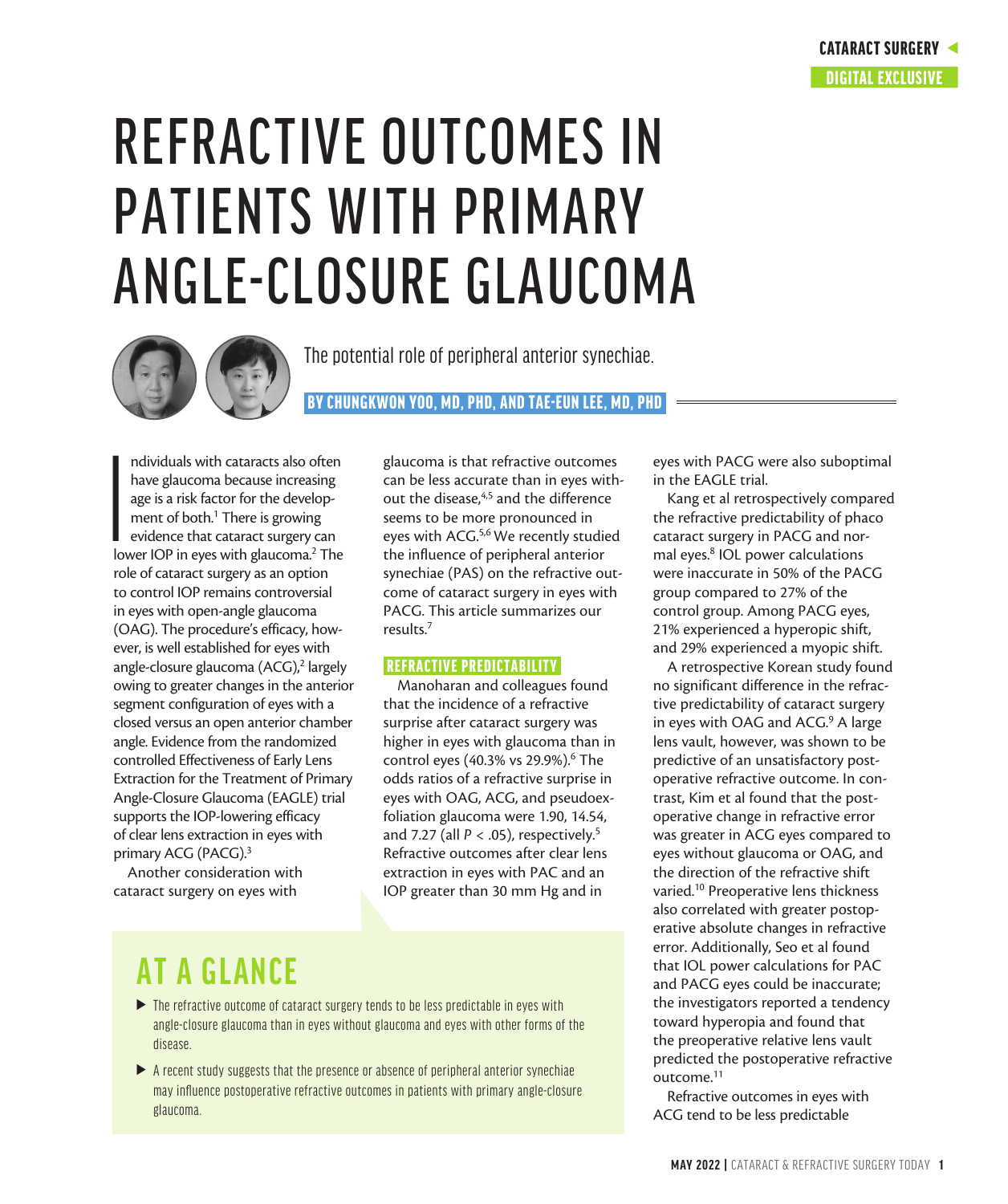#### **CATARACT SURGERY**

### DIGITAL EXCLUSIVE

because of their anatomical features, including a shallow anterior chamber, a thickened and anteriorly positioned lens, weak zonules, and a short axial length. The direction of the refractive shift (hyperopic or myopic) after phacoemulsification appears to vary and to depend on the magnitude of the influencing factors.

#### PERIPHERAL ANTERIOR SYNECHIAE

PAS are permanent adhesions between the iris and the corneoscleral region. They are an important risk factor for IOP elevation in PACG and one of the pathognomonic signs used to differentiate PAC/PACG from suspected PAC.12 PAS are also associated with anterior placement of the ciliary processes.13 In this regard, one may expect an IOL to be more anteriorly located in eyes with PAS.

To evaluate the effects of PAS on refractive outcomes, we recently conducted a retrospective, crosssectional study of 70 patients with PACG who underwent cataract surgery.<sup>7</sup>

**Effect of PAS on refractive outcomes.**  Patients were divided into two groups based on the presence or absence on preoperative gonioscopy of PAS—the PAS (+) and PAS (-) groups, respectively. The IOL power was calculated using the SRK/T, Hoffer Q, Haigis, and Holladay formulas. The mean absolute error (MAE) and predicted refractive errors were compared between PAS (+) and PAS (-) groups. In a subanalysis, we evaluated refractive error with regard to the extent of PAS.

The MAE was greater in the PAS  $(+)$ group (0.61–0.70 vs 0.33–0.45 D, all *P* < .05) with all four formulas. Refractive outcomes tended toward myopia in the eyes with PAS (-0.30 to -0.51 vs -0.05 to +0.24 D, all *P* < .05). The MAEs or predicted refractive errors, however, were not different irrespective of the extent of PAS (all *P* > .05).

There are several possible explanations for a less predictable refractive outcome and greater myopic shift in eyes with PAS. First, the PAS



Figure. Possible mechanisms of refractive error after cataract surgery in PAC eyes without (A) and with (B) PAS and representative images of anterior segment OCT. Because anterior chamber deepening was limited by PAS, a myopic shift could occur. *Reprinted from Lee TE et al*. 13

may be evidence of the structural difference between the two groups. Assuming no significant intergroup difference in other biometric variables, eyes with PAS may have abnormalities such as weak zonules or a large capsular bag. IOL instability due to these abnormalities could have induced a greater degree of refractive error in eyes with PAS. Increased choroidal thickness has also been reported to be associated with a myopic shift after cataract surgery in eyes with PACG.<sup>14</sup> These various anatomic risk factors might have resulted in the PAS formation.

Second, deepening of the anterior chamber after surgery might have differed between the two groups. The presence of PAS might have

limited posterior shifting of the IOL plane, which could explain the greater myopic shift experienced by eyes with PAS compared to eyes without PAS (Figure). Supporting this hypothesis is a report by Yoo et al that the trabecular–ciliary processes distance was shorter in PACG eyes with PAS than in PACG eyes without PAS. This suggests that anteriorly located ciliary processes might have influenced the development of PAS.13

**Limitations and implications.** Our study is limited by its retrospective design and lack of postoperative PAS assessment. Additional studies on the extent of postoperative PAS and their effects on refractive outcomes are warranted to validate our findings.